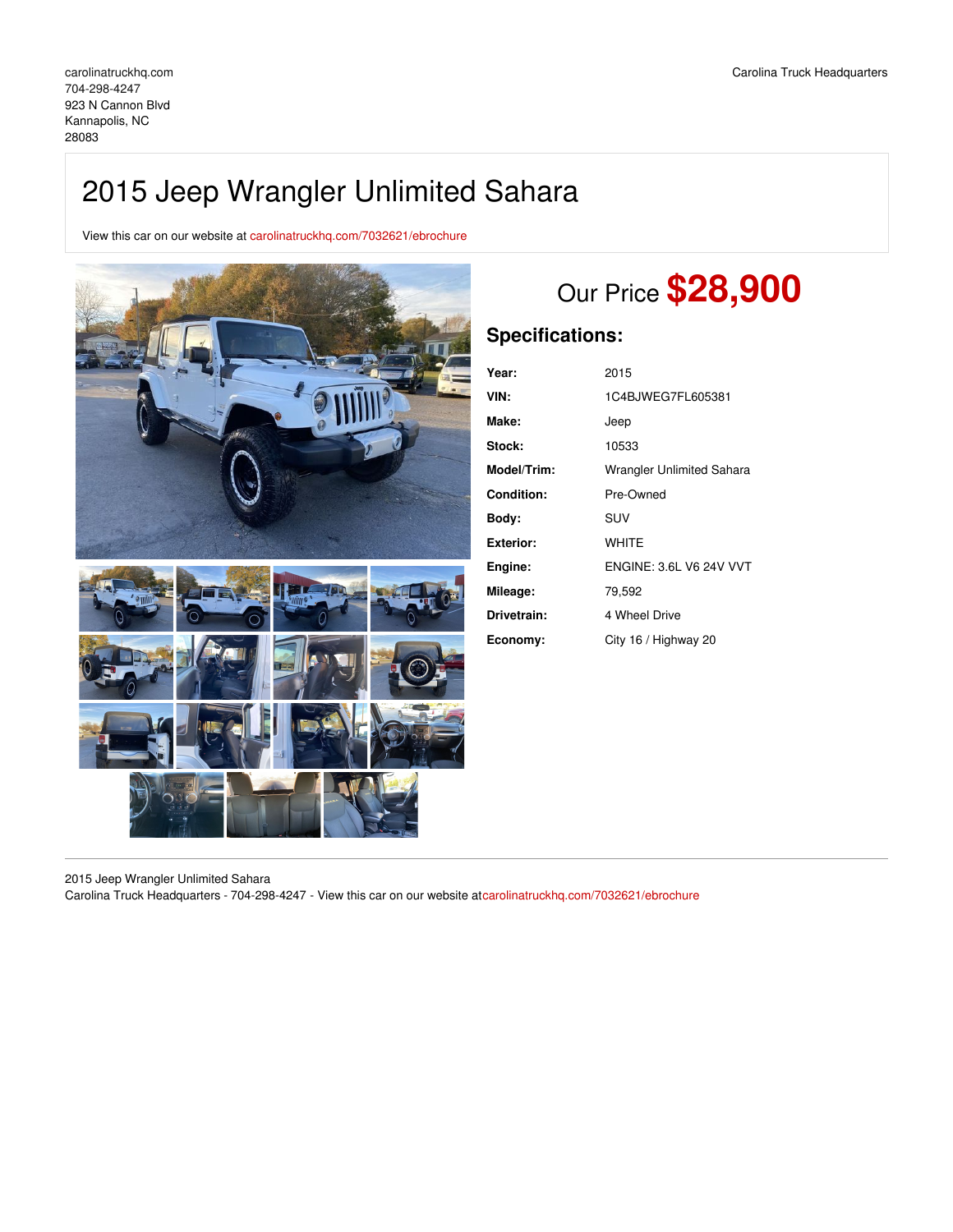

### 2015 Jeep Wrangler Unlimited Sahara

Carolina Truck Headquarters - 704-298-4247 - View this car on our website at[carolinatruckhq.com/7032621/ebrochure](https://carolinatruckhq.com/vehicle/7032621/2015-jeep-wrangler-unlimited-sahara-kannapolis-nc-28083/7032621/ebrochure)

# **Installed Options**

## **Interior**

- 6-Way Driver Seat -inc: Manual Recline, Height Adjustment and Fore/Aft Movement
- 4-Way Passenger Seat -inc: Manual Recline and Fore/Aft Movement
- 60-40 Folding Split-Bench Front Facing Fold Forward Seatback Rear Seat
- Manual Tilt Steering Column
- Gauges -inc: Speedometer, Odometer, Engine Coolant Temp, Tachometer, Trip Odometer and Trip Computer
- Power Rear Windows and Removable 3rd Row Windows
- Leather Wrapped Steering Wheel- Front Cupholder- Rear Cupholder
- 2 12V DC Power Outlets- Compass
- Remote Keyless Entry w/Integrated Key Transmitter, Illuminated Entry and Panic Button
- Cruise Control w/Steering Wheel Controls- Manual Air Conditioning- Locking Glove Box
- Interior Trim -inc: Deluxe Sound Insulation, Metal-Look Instrument Panel Insert, Metal-Look Door Panel Insert and Metal-Look Interior Accents
- Leather/Chrome Gear Shifter Material
- Cloth Bucket Seats -inc: adjustable head restraints
- Day-Night Auto-Dimming Rearview Mirror- Driver And Passenger Visor Vanity Mirrors
- Full Floor Console w/Locking Storage, 2 12V DC Power Outlets and 1 120V AC Power Outlet
- Front Map Lights- Fade-To-Off Interior Lighting
- Full Carpet Floor Covering -inc: Carpet Front And Rear Floor Mats
- Carpet Floor Trim, Carpet And Rubber Mat- Locking Cargo Area Concealed Storage
- Instrument Panel Bin, Dashboard Storage, Driver And Passenger Door Bins
- Power 1st Row Windows w/Driver And Passenger 1-Touch Down
- Delayed Accessory Power- Power Door Locks w/Autolock Feature- Trip Computer
- Outside Temp Gauge- Analog Appearance
- Manual Adjustable Front Head Restraints and Fixed Rear Head Restraints
- Front Center Armrest w/Storage- 2 Seatback Storage Pockets- Perimeter Alarm
- Sentry Key Engine Immobilizer- 2 12V DC Power Outlets and 1 120V AC Power Outlet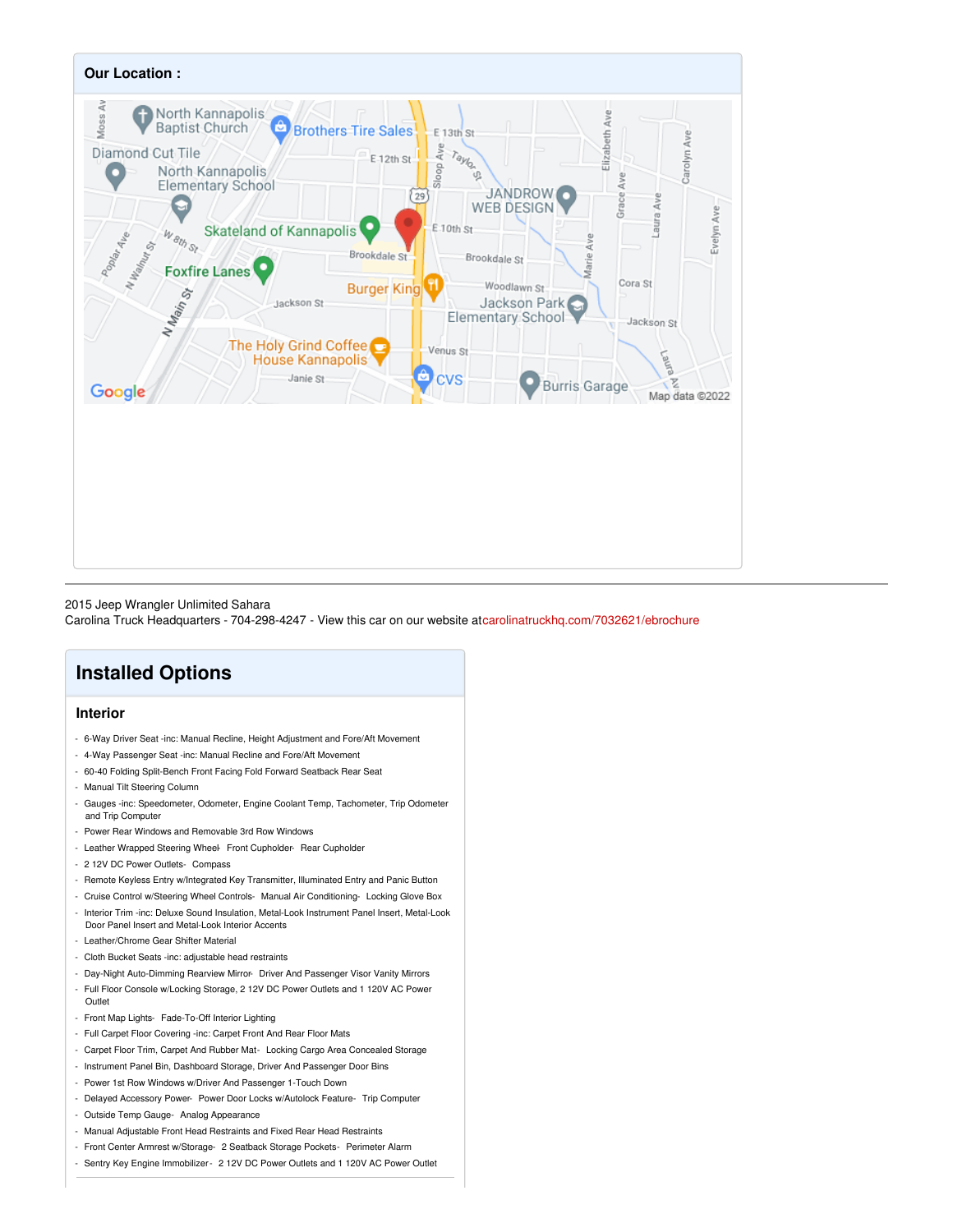### **Exterior**

- Wheels: 18" x 7.5" Polished Satin Carbon- Tires: P255/70R18 OWL On/Off Road
- Aluminum Spare Wheel- Full-Size Spare Tire Mounted Outside Rear- Clearcoat Paint - Sunrider Soft Top
- 
- Black Front Bumper w/Metal-Look Rub Strip/Fascia Accent and 2 Tow Hooks
- Black Rear Bumper w/Metal-Look Rub Strip/Fascia Accent and 1 Tow Hook
- Black Side Windows Trim- Black Door Handles- Body-Colored Fender Flares
- Black Power Heated Side Mirrors w/Manual Folding- Removable Rear Window
- Deep Tinted Glass- Variable Intermittent Wipers- Fully Galvanized Steel Panels
- Convertible w/Fixed Roll-Over Protection- Body-Colored Grille- Side Steps
- Conventional Rear Cargo Access- Tailgate/Rear Door Lock Included w/Power Door Locks
- Auto On/Off Aero-Composite Halogen Headlamps Front Fog Lamps

## **Safety**

- 6-Way Driver Seat -inc: Manual Recline, Height Adjustment and Fore/Aft Movement
- 4-Way Passenger Seat -inc: Manual Recline and Fore/Aft Movement
- 60-40 Folding Split-Bench Front Facing Fold Forward Seatback Rear Seat
- Manual Tilt Steering Column
- Gauges -inc: Speedometer, Odometer, Engine Coolant Temp, Tachometer, Trip Odometer and Trip Computer
- Power Rear Windows and Removable 3rd Row Windows
- Leather Wrapped Steering Wheel- Front Cupholder- Rear Cupholder
- 2 12V DC Power Outlets- Compass
- Remote Keyless Entry w/Integrated Key Transmitter, Illuminated Entry and Panic Button
- Cruise Control w/Steering Wheel Controls- Manual Air Conditioning- Locking Glove Box
- Interior Trim -inc: Deluxe Sound Insulation, Metal-Look Instrument Panel Insert, Metal-Look Door Panel Insert and Metal-Look Interior Accents
- Leather/Chrome Gear Shifter Material
- Cloth Bucket Seats -inc: adjustable head restraints
- Day-Night Auto-Dimming Rearview Mirror- Driver And Passenger Visor Vanity Mirrors
- Full Floor Console w/Locking Storage, 2 12V DC Power Outlets and 1 120V AC Power **Outlet**
- Front Map Lights- Fade-To-Off Interior Lighting
- Full Carpet Floor Covering -inc: Carpet Front And Rear Floor Mats
- Carpet Floor Trim, Carpet And Rubber Mat- Locking Cargo Area Concealed Storage
- Instrument Panel Bin, Dashboard Storage, Driver And Passenger Door Bins
- Power 1st Row Windows w/Driver And Passenger 1-Touch Down
- Delayed Accessory Power- Power Door Locks w/Autolock Feature- Trip Computer
- Outside Temp Gauge- Analog Appearance
- Manual Adjustable Front Head Restraints and Fixed Rear Head Restraints
- Front Center Armrest w/Storage- 2 Seatback Storage Pockets- Perimeter Alarm
- Sentry Key Engine Immobilizer- 2 12V DC Power Outlets and 1 120V AC Power Outlet

#### **Mechanical**

- Engine: 3.6L V6 24V VVT- Transmission: 6-Speed Manual (NSG370)
- 3.21 Rear Axle Ratio- Heavy Duty Suspension w/Gas Shocks- GVWR: 5,500 lbs
- 50 State Emissions- Manual Transfer Case- Part-Time Four-Wheel Drive
- Engine Oil Cooler- 600CCA Maintenance-Free Battery- 160 Amp Alternator
- Towing Equipment -inc: Trailer Sway Control- 2 Skid Plates- 880# Maximum Payload
- HD Shock Absorbers- Front And Rear Anti-Roll Bars- Hydraulic Power-Assist Steering
- 22.5 Gal. Fuel Tank- Single Stainless Steel Exhaust- Auto Locking Hubs
- Leading Link Front Suspension w/Coil Springs
- Trailing Arm Rear Suspension w/Coil Springs
- 4-Wheel Disc Brakes w/4-Wheel ABS, Front And Rear Vented Discs, Brake Assist and Hill Hold Control
- Brake Actuated Limited Slip Differential

# **Option Packages**

**Factory Installed Packages**

ENGINE: 3.6L V6 24V VVT

-